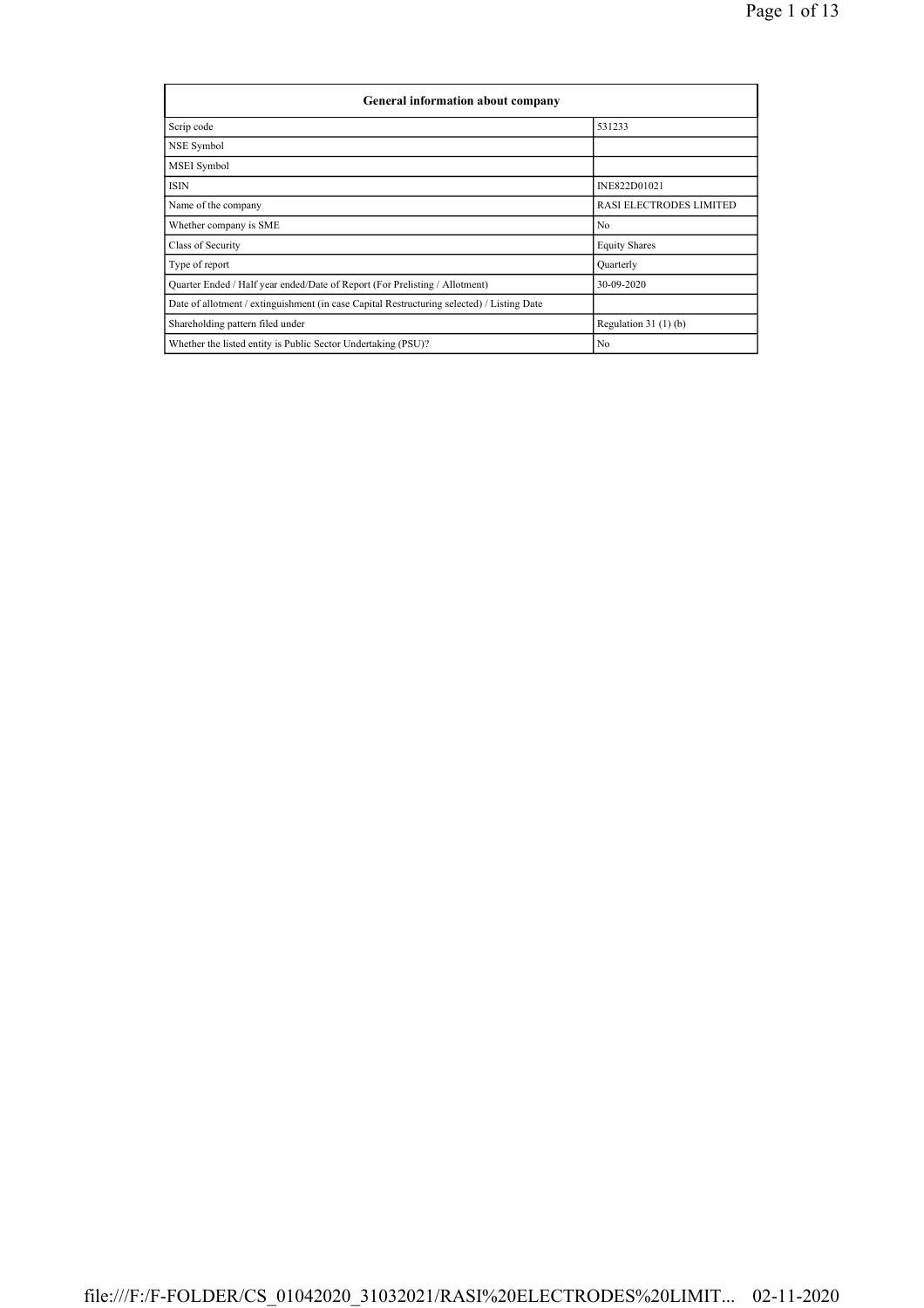|           | <b>Declaration</b>                                                                        |                |                                |                       |                            |  |  |  |  |  |
|-----------|-------------------------------------------------------------------------------------------|----------------|--------------------------------|-----------------------|----------------------------|--|--|--|--|--|
| Sr<br>No. | Particular                                                                                | Yes/No         | Promoter and<br>Promoter Group | Public<br>shareholder | Non Promoter-Non<br>Public |  |  |  |  |  |
| 1         | Whether the Listed Entity has issued any partly paid up<br>shares?                        | N <sub>0</sub> | N <sub>0</sub>                 | N <sub>0</sub>        | No.                        |  |  |  |  |  |
| 2         | Whether the Listed Entity has issued any Convertible<br>Securities?                       | N <sub>0</sub> | N <sub>0</sub>                 | N <sub>0</sub>        | N <sub>0</sub>             |  |  |  |  |  |
| 3         | Whether the Listed Entity has issued any Warrants?                                        | N <sub>0</sub> | N <sub>0</sub>                 | N <sub>0</sub>        | N <sub>0</sub>             |  |  |  |  |  |
| 4         | Whether the Listed Entity has any shares against which<br>depository receipts are issued? |                | N <sub>0</sub>                 | N <sub>0</sub>        | N <sub>0</sub>             |  |  |  |  |  |
| 5         | Whether the Listed Entity has any shares in locked-in?                                    | N <sub>0</sub> | N <sub>0</sub>                 | N <sub>0</sub>        | N <sub>0</sub>             |  |  |  |  |  |
| 6         | Whether any shares held by promoters are pledge or<br>otherwise encumbered?               | N <sub>0</sub> | N <sub>0</sub>                 |                       |                            |  |  |  |  |  |
|           | Whether company has equity shares with differential<br>voting rights?                     | N <sub>0</sub> | N <sub>0</sub>                 | N <sub>0</sub>        | N <sub>0</sub>             |  |  |  |  |  |
| 8         | Whether the listed entity has any significant beneficial<br>owner?                        | Yes            |                                |                       |                            |  |  |  |  |  |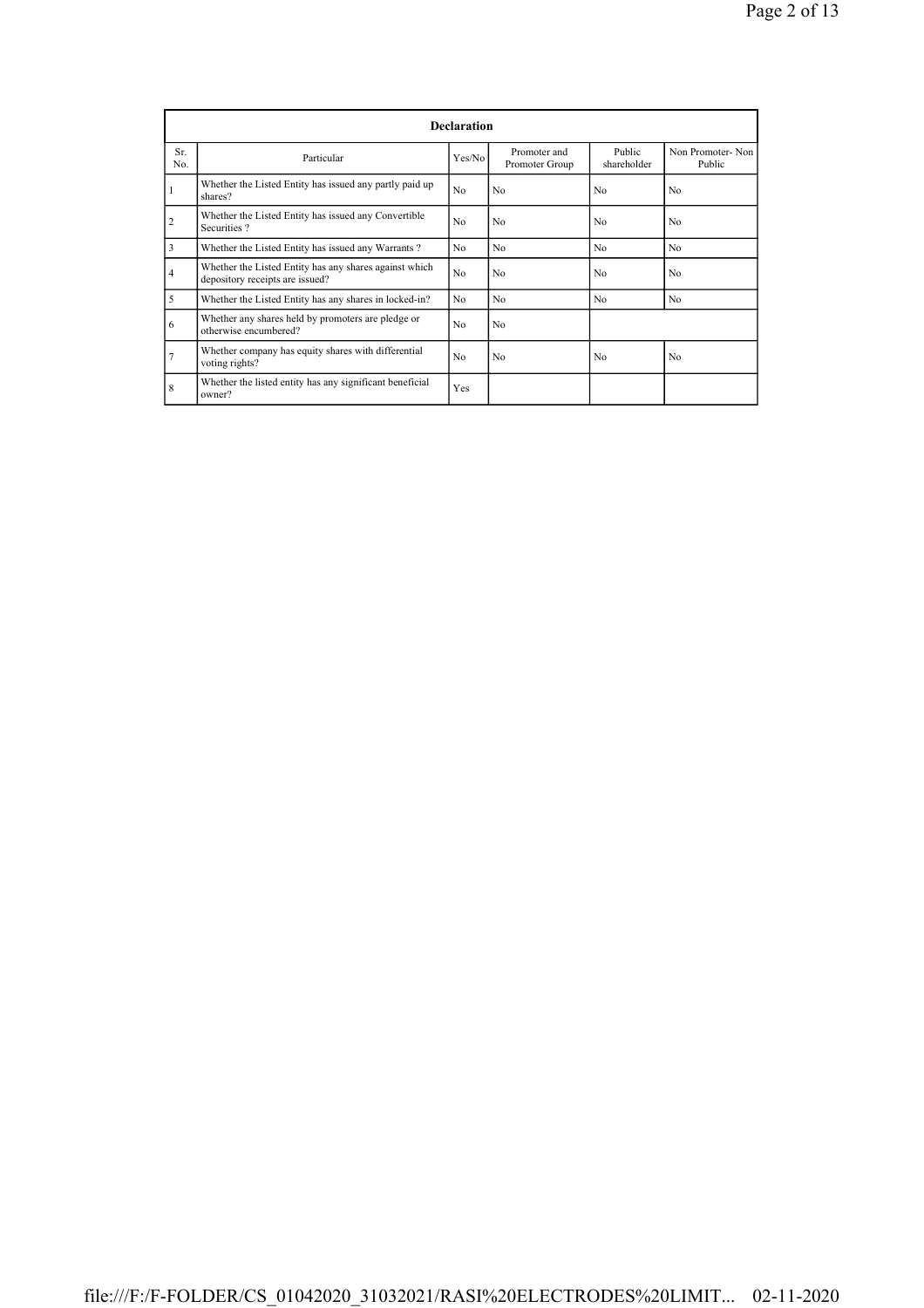| <b>Table I - Summary Statement holding of specified securities</b> |                                           |                |                                                           |                           |                                              |                                            |                                                                        |                                                                  |               |              |                                   |
|--------------------------------------------------------------------|-------------------------------------------|----------------|-----------------------------------------------------------|---------------------------|----------------------------------------------|--------------------------------------------|------------------------------------------------------------------------|------------------------------------------------------------------|---------------|--------------|-----------------------------------|
| Category<br>(1)                                                    |                                           | Nos. Of        | No of<br>fully paid<br>up equity<br>shares<br>held $(IV)$ | No. Of<br>Partly<br>paid- | No. Of<br>shares                             | Total nos<br>shares                        | Shareholding<br>as a % of total<br>no. of shares                       | Number of Voting Rights held in each<br>class of securities (IX) |               |              |                                   |
|                                                                    | Category of<br>shareholder                | shareholders   |                                                           | up<br>equity              | underlying<br>Depository<br>Receipts<br>(VI) | held (VII)<br>$= (IV) +$<br>$(V)$ + $(VI)$ | (calculated as<br>per SCRR,<br>1957) (VIII) As<br>a % of<br>$(A+B+C2)$ | No of Voting (XIV) Rights                                        |               |              | Total as a<br>$%$ of<br>$(A+B+C)$ |
|                                                                    | (II)                                      | (III)          |                                                           | shares<br>held<br>(V)     |                                              |                                            |                                                                        | Class eg:<br>X                                                   | Class<br>eg:y | Total        |                                   |
| (A)                                                                | Promoter &<br>Promoter<br>Group           | $\overline{7}$ | 8703550                                                   |                           |                                              | 8703550                                    | 27.96                                                                  | 8703550                                                          |               | 8703550      | 27.96                             |
| (B)                                                                | Public                                    | 3844           | 22426950                                                  |                           |                                              | 22426950                                   | 72.04                                                                  | 22426950                                                         |               | 22426950     | 72.04                             |
| (C)                                                                | Non<br>Promoter-<br>Non Public            |                |                                                           |                           |                                              |                                            |                                                                        |                                                                  |               |              |                                   |
| (C1)                                                               | <b>Shares</b><br>underlying<br><b>DRs</b> |                |                                                           |                           |                                              |                                            |                                                                        |                                                                  |               |              |                                   |
| (C2)                                                               | Shares held<br>by<br>Employee<br>Trusts   |                |                                                           |                           |                                              |                                            |                                                                        |                                                                  |               |              |                                   |
|                                                                    | Total                                     | 3851           | 31130500                                                  |                           |                                              | 31130500                                   | 100                                                                    | 31130500                                                         |               | 31130500 100 |                                   |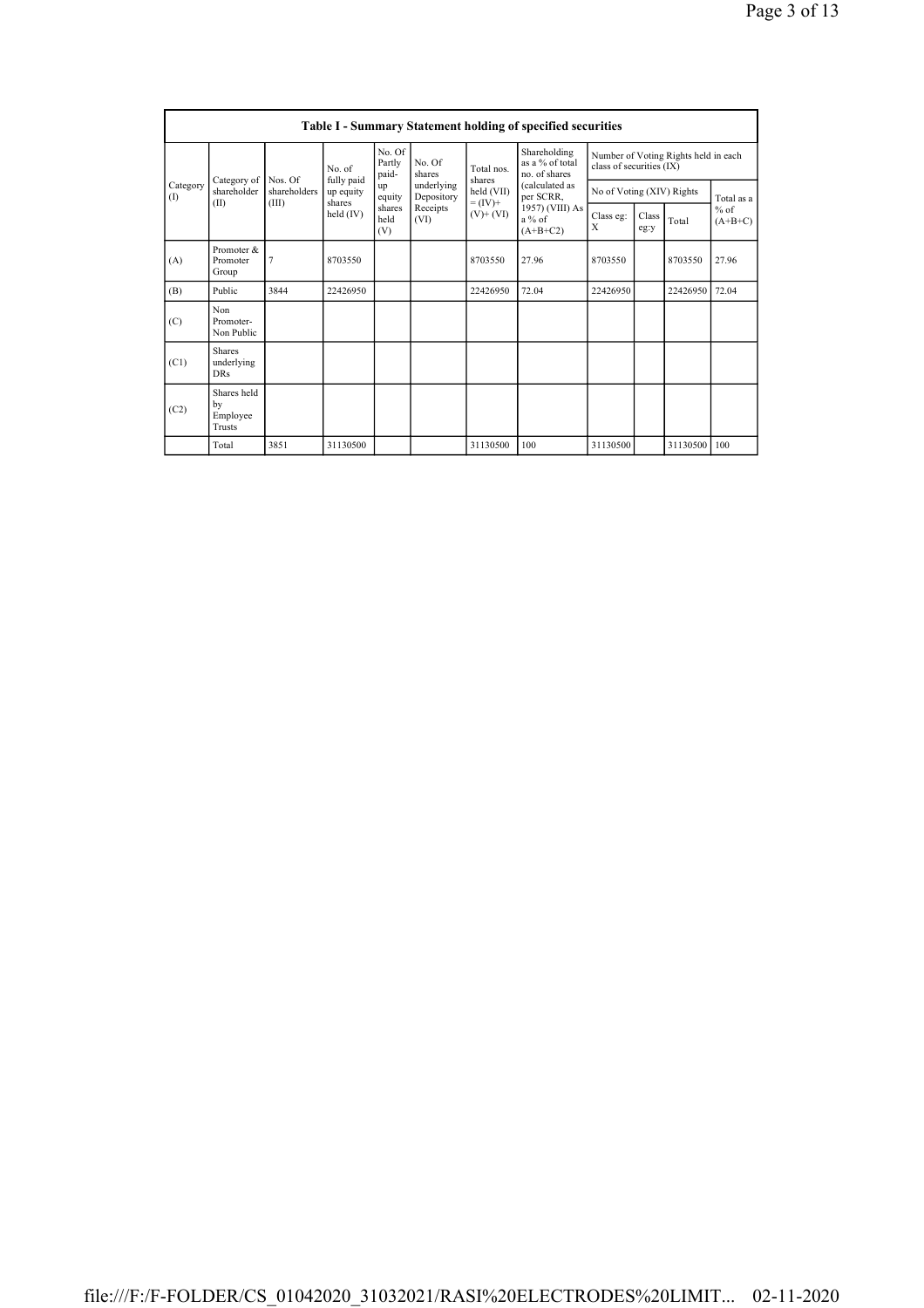| Table I - Summary Statement holding of specified securities |                                           |                                                      |                                                      |                                                                             |                                                                                                            |                                        |                                                      |                                                                               |                                                   |                                       |
|-------------------------------------------------------------|-------------------------------------------|------------------------------------------------------|------------------------------------------------------|-----------------------------------------------------------------------------|------------------------------------------------------------------------------------------------------------|----------------------------------------|------------------------------------------------------|-------------------------------------------------------------------------------|---------------------------------------------------|---------------------------------------|
| Category<br>(1)                                             | Category of<br>shareholder<br>(II)        | No. Of<br><b>Shares</b><br>Underlying<br>Outstanding | No. of<br><b>Shares</b><br>Underlying<br>Outstanding | No. Of Shares<br>Underlying<br>Outstanding<br>convertible<br>securities and | Shareholding, as<br>a % assuming full<br>conversion of<br>convertible<br>securities (as a<br>percentage of | Number of<br>Locked in<br>shares (XII) |                                                      | Number of<br><b>Shares</b><br>pledged or<br>otherwise<br>encumbered<br>(XIII) |                                                   | Number of<br>equity shares<br>held in |
|                                                             |                                           | convertible<br>securities $(X)$                      | Warrants<br>$(X_i)$                                  | No. Of<br>Warrants (Xi)<br>(a)                                              | diluted share<br>capital) $(XI)$ =<br>$(VII)+(X)$ As a %<br>of $(A+B+C2)$                                  | No<br>(a)                              | As a $%$<br>of total<br><b>Shares</b><br>held<br>(b) | N <sub>0</sub><br>(a)                                                         | As a $%$<br>of total<br><b>Shares</b><br>held (b) | dematerialized<br>form $(XIV)$        |
| (A)                                                         | Promoter &<br>Promoter<br>Group           |                                                      |                                                      |                                                                             | 27.96                                                                                                      |                                        |                                                      |                                                                               |                                                   | 8703550                               |
| (B)                                                         | Public                                    |                                                      |                                                      |                                                                             | 72.04                                                                                                      |                                        |                                                      |                                                                               |                                                   | 21636655                              |
| (C)                                                         | Non<br>Promoter-<br>Non Public            |                                                      |                                                      |                                                                             |                                                                                                            |                                        |                                                      |                                                                               |                                                   |                                       |
| (C1)                                                        | <b>Shares</b><br>underlying<br><b>DRs</b> |                                                      |                                                      |                                                                             |                                                                                                            |                                        |                                                      |                                                                               |                                                   |                                       |
| (C2)                                                        | Shares held<br>by<br>Employee<br>Trusts   |                                                      |                                                      |                                                                             |                                                                                                            |                                        |                                                      |                                                                               |                                                   |                                       |
|                                                             | Total                                     |                                                      |                                                      |                                                                             | 100                                                                                                        |                                        |                                                      |                                                                               |                                                   | 30340205                              |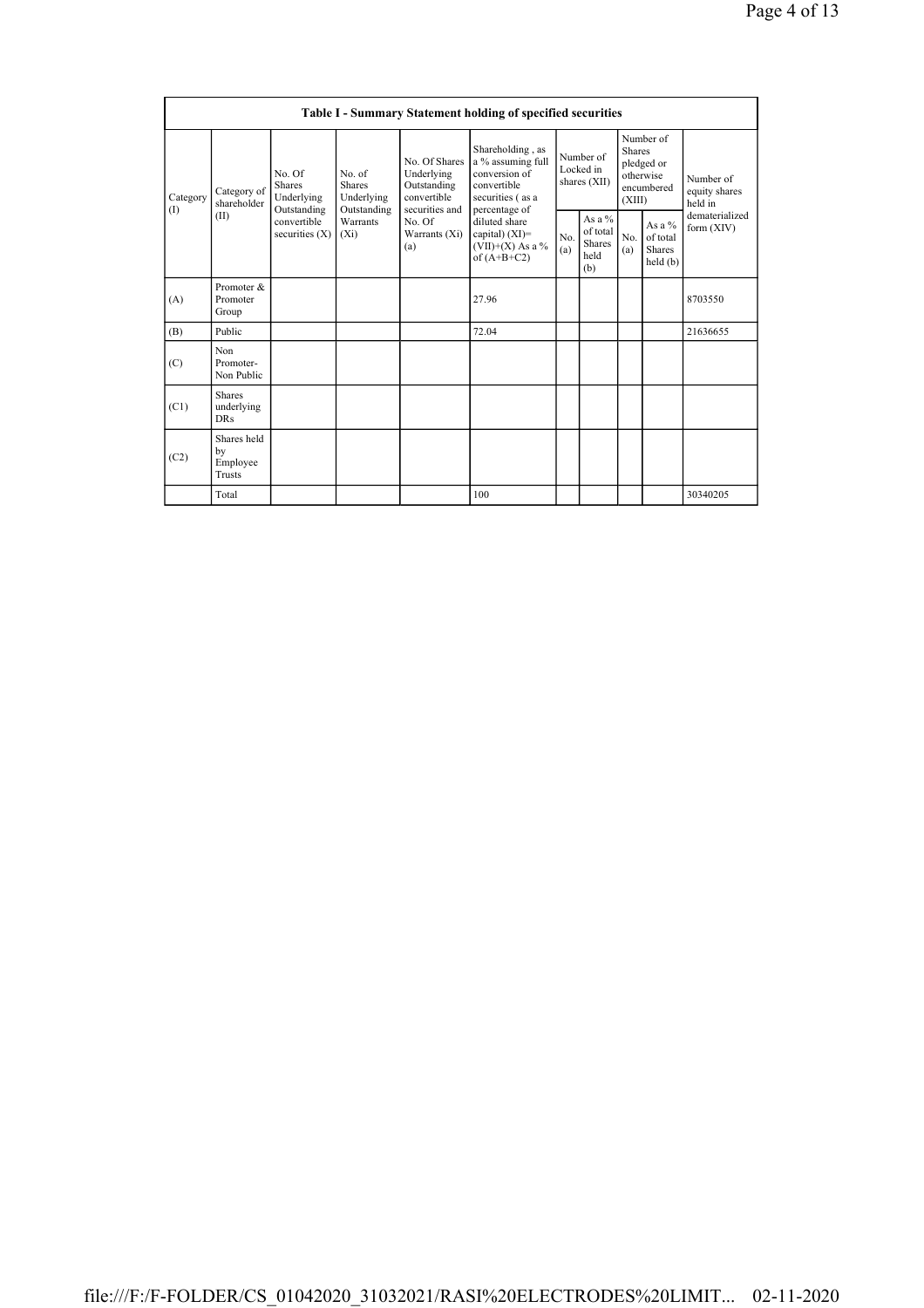|                                                                                                | Table II - Statement showing shareholding pattern of the Promoter and Promoter Group                                |                                  |                                   |                       |                          |                        |                                                     |                           |               |                                      |                                 |
|------------------------------------------------------------------------------------------------|---------------------------------------------------------------------------------------------------------------------|----------------------------------|-----------------------------------|-----------------------|--------------------------|------------------------|-----------------------------------------------------|---------------------------|---------------|--------------------------------------|---------------------------------|
|                                                                                                |                                                                                                                     |                                  | No. of                            | No.<br>Of<br>Partly   | No. Of<br>shares         | Total nos.<br>shares   | Shareholding<br>as a % of<br>total no. of<br>shares | class of securities (IX)  |               | Number of Voting Rights held in each |                                 |
| Sr.                                                                                            | Category &<br>Name of the<br>Shareholders (I)                                                                       | Nos. Of<br>shareholders<br>(III) | fully paid<br>up equity<br>shares | paid-<br>up<br>equity | underlying<br>Depository | held<br>$(VII) =$      | (calculated<br>as per                               | No of Voting (XIV) Rights |               |                                      | Total<br>as a %                 |
|                                                                                                |                                                                                                                     |                                  | held $(IV)$                       | shares<br>held<br>(V) | Receipts<br>(VI)         | $(IV)+(V)$<br>$+ (VI)$ | SCRR,<br>1957) (VIII)<br>As a % of<br>$(A+B+C2)$    | Class eg:<br>X            | Class<br>eg:y | Total                                | of<br>Total<br>Voting<br>rights |
| А                                                                                              | Table II - Statement showing shareholding pattern of the Promoter and Promoter Group                                |                                  |                                   |                       |                          |                        |                                                     |                           |               |                                      |                                 |
| (1)                                                                                            | Indian                                                                                                              |                                  |                                   |                       |                          |                        |                                                     |                           |               |                                      |                                 |
| (a)                                                                                            | Individuals/Hindu<br>undivided Family                                                                               | 6                                | 8453550                           |                       |                          | 8453550                | 27.16                                               | 8453550                   |               | 8453550                              | 27.16                           |
| (d)                                                                                            | Any Other<br>(specify)                                                                                              | 1                                | 250000                            |                       |                          | 250000                 | 0.8                                                 | 250000                    |               | 250000                               | 0.8                             |
| Sub-Total<br>(A)(1)                                                                            |                                                                                                                     | 7                                | 8703550                           |                       |                          | 8703550                | 27.96                                               | 8703550                   |               | 8703550                              | 27.96                           |
| (2)                                                                                            | Foreign                                                                                                             |                                  |                                   |                       |                          |                        |                                                     |                           |               |                                      |                                 |
| Total<br>Shareholding<br>of Promoter<br>and<br>Promoter<br>Group $(A)=$<br>$(A)(1)+(A)$<br>(2) |                                                                                                                     | 7                                | 8703550                           |                       |                          | 8703550                | 27.96                                               | 8703550                   |               | 8703550                              | 27.96                           |
| B                                                                                              | Table III - Statement showing shareholding pattern of the Public shareholder                                        |                                  |                                   |                       |                          |                        |                                                     |                           |               |                                      |                                 |
| (1)                                                                                            | Institutions                                                                                                        |                                  |                                   |                       |                          |                        |                                                     |                           |               |                                      |                                 |
| (3)                                                                                            | Non-institutions                                                                                                    |                                  |                                   |                       |                          |                        |                                                     |                           |               |                                      |                                 |
| (a(i))                                                                                         | Individuals -<br>i.Individual<br>shareholders<br>holding nominal<br>share capital up<br>to Rs. 2 lakhs.             | 3597                             | 11131870                          |                       |                          | 11131870 35.76         |                                                     | 11131870                  |               | 11131870 35.76                       |                                 |
| (a(ii))                                                                                        | Individuals - ii.<br>Individual<br>shareholders<br>holding nominal<br>share capital in<br>excess of Rs. 2<br>lakhs. | 33                               | 9129120                           |                       |                          | 9129120                | 29.33                                               | 9129120                   |               | 9129120                              | 29.33                           |
| (e)                                                                                            | Any Other<br>(specify)                                                                                              | 214                              | 2165960                           |                       |                          | 2165960                | 6.96                                                | 2165960                   |               | 2165960                              | 6.96                            |
| Sub-Total<br>(B)(3)                                                                            |                                                                                                                     | 3844                             | 22426950                          |                       |                          | 22426950               | 72.04                                               | 22426950                  |               | 22426950                             | 72.04                           |
| <b>Total Public</b><br>Shareholding<br>$(B)=(B)(1)+$<br>$(B)(2)+(B)$<br>(3)                    |                                                                                                                     | 3844                             | 22426950                          |                       |                          | 22426950 72.04         |                                                     | 22426950                  |               | 22426950                             | 72.04                           |
| $\mathbf C$                                                                                    | Table IV - Statement showing shareholding pattern of the Non Promoter- Non Public shareholder                       |                                  |                                   |                       |                          |                        |                                                     |                           |               |                                      |                                 |
| Total<br>$(A+B+C2)$                                                                            |                                                                                                                     | 3851                             | 31130500                          |                       |                          | 31130500               | 100                                                 | 31130500                  |               | 31130500 100                         |                                 |
| Total<br>$(A+B+C)$                                                                             |                                                                                                                     | 3851                             | 31130500                          |                       |                          | 31130500               | 100                                                 | 31130500                  |               | 31130500                             | 100                             |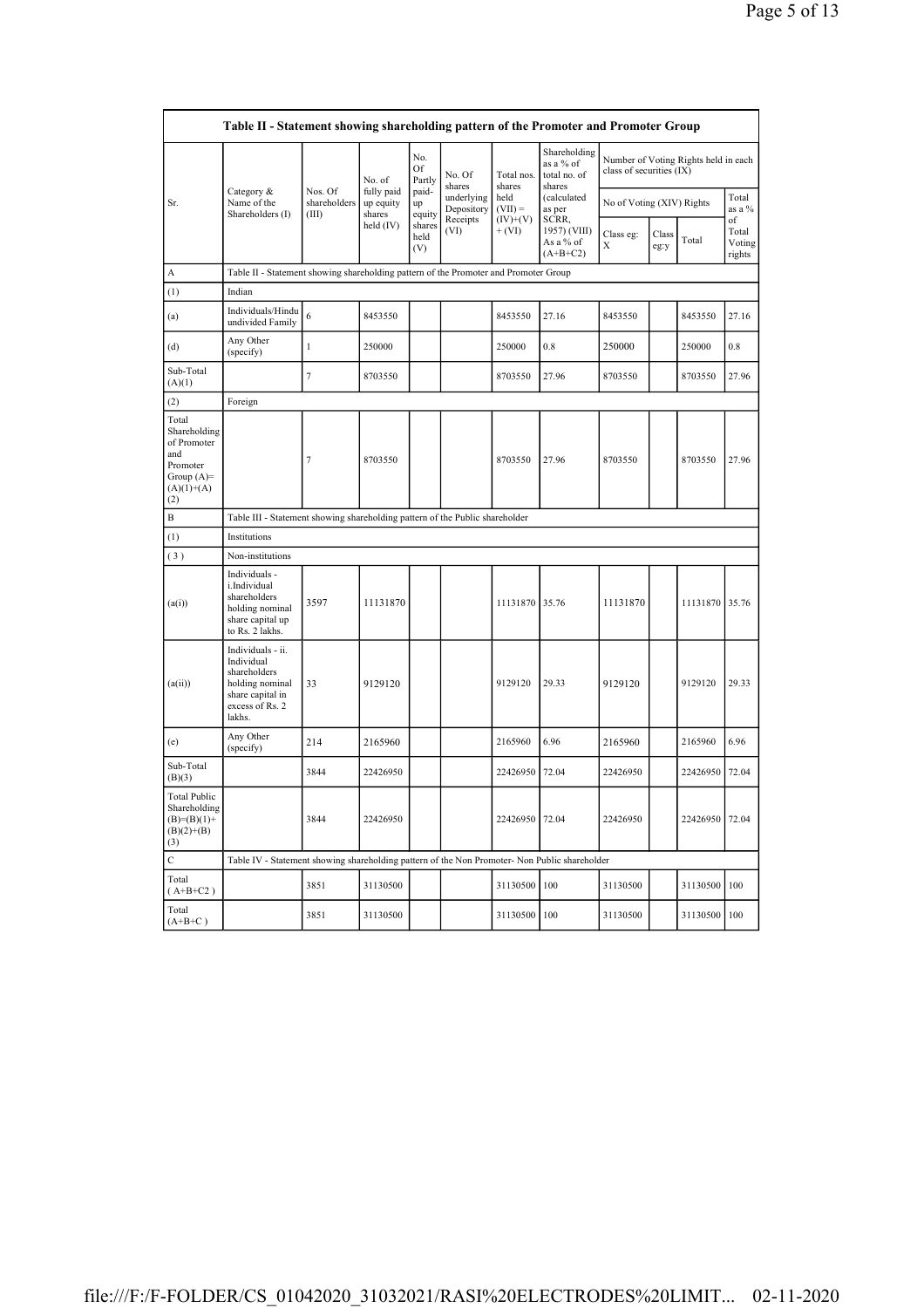| Table II - Statement showing shareholding pattern of the Promoter and Promoter Group   |                                                                               |                                            |                                                                             |                                                                                               |                                        |                                                    |                                                                               |                                         |                                       |  |
|----------------------------------------------------------------------------------------|-------------------------------------------------------------------------------|--------------------------------------------|-----------------------------------------------------------------------------|-----------------------------------------------------------------------------------------------|----------------------------------------|----------------------------------------------------|-------------------------------------------------------------------------------|-----------------------------------------|---------------------------------------|--|
| Sr.                                                                                    | No. Of Shares<br>Underlying<br>Outstanding<br>convertible<br>securities $(X)$ | No. of Shares<br>Underlying<br>Outstanding | No. Of Shares<br>Underlying<br>Outstanding<br>convertible<br>securities and | Shareholding, as a<br>% assuming full<br>conversion of<br>convertible<br>securities (as a     | Number of<br>Locked in<br>shares (XII) |                                                    | Number of<br><b>Shares</b><br>pledged or<br>otherwise<br>encumbered<br>(XIII) |                                         | Number of<br>equity shares<br>held in |  |
|                                                                                        |                                                                               | Warrants (Xi)                              | No. Of<br>Warrants (Xi)<br>(a)                                              | percentage of diluted<br>share capital) $(XI)$ =<br>$(VII)+(X)$ As a % of<br>$(A+B+C2)$       | No.<br>(a)                             | As a %<br>of total<br><b>Shares</b><br>held<br>(b) | No.<br>(a)                                                                    | As a %<br>of total<br>Shares<br>held(b) | dematerialized<br>form (XIV)          |  |
| A                                                                                      |                                                                               |                                            |                                                                             | Table II - Statement showing shareholding pattern of the Promoter and Promoter Group          |                                        |                                                    |                                                                               |                                         |                                       |  |
| (1)                                                                                    | Indian                                                                        |                                            |                                                                             |                                                                                               |                                        |                                                    |                                                                               |                                         |                                       |  |
| (a)                                                                                    |                                                                               |                                            |                                                                             | 27.16                                                                                         |                                        |                                                    |                                                                               |                                         | 8453550                               |  |
| (d)                                                                                    |                                                                               |                                            |                                                                             | 0.8                                                                                           |                                        |                                                    |                                                                               |                                         | 250000                                |  |
| Sub-Total (A)<br>(1)                                                                   |                                                                               |                                            |                                                                             | 27.96                                                                                         |                                        |                                                    |                                                                               |                                         | 8703550                               |  |
| (2)                                                                                    | Foreign                                                                       |                                            |                                                                             |                                                                                               |                                        |                                                    |                                                                               |                                         |                                       |  |
| Total<br>Shareholding of<br>Promoter and<br>Promoter<br>Group $(A)=A)$<br>$(1)+(A)(2)$ |                                                                               |                                            |                                                                             | 27.96                                                                                         |                                        |                                                    |                                                                               |                                         | 8703550                               |  |
| B                                                                                      |                                                                               |                                            |                                                                             | Table III - Statement showing shareholding pattern of the Public shareholder                  |                                        |                                                    |                                                                               |                                         |                                       |  |
| (1)                                                                                    | Institutions                                                                  |                                            |                                                                             |                                                                                               |                                        |                                                    |                                                                               |                                         |                                       |  |
| (3)                                                                                    | Non-institutions                                                              |                                            |                                                                             |                                                                                               |                                        |                                                    |                                                                               |                                         |                                       |  |
| (a(i))                                                                                 |                                                                               |                                            |                                                                             | 35.76                                                                                         |                                        |                                                    |                                                                               |                                         | 10341575                              |  |
| (a(ii))                                                                                |                                                                               |                                            |                                                                             | 29.33                                                                                         |                                        |                                                    |                                                                               |                                         | 9129120                               |  |
| (e)                                                                                    |                                                                               |                                            |                                                                             | 6.96                                                                                          |                                        |                                                    |                                                                               |                                         | 2165960                               |  |
| Sub-Total (B)<br>(3)                                                                   |                                                                               |                                            |                                                                             | 72.04                                                                                         |                                        |                                                    |                                                                               |                                         | 21636655                              |  |
| <b>Total Public</b><br>Shareholding<br>$(B)=(B)(1)+(B)$<br>$(2)+(B)(3)$                |                                                                               |                                            |                                                                             | 72.04                                                                                         |                                        |                                                    |                                                                               |                                         | 21636655                              |  |
| $\mathbf C$                                                                            |                                                                               |                                            |                                                                             | Table IV - Statement showing shareholding pattern of the Non Promoter- Non Public shareholder |                                        |                                                    |                                                                               |                                         |                                       |  |
| Total<br>$(A+B+C2)$                                                                    |                                                                               |                                            |                                                                             | 100                                                                                           |                                        |                                                    |                                                                               |                                         | 30340205                              |  |
| Total<br>$(A+B+C)$                                                                     |                                                                               |                                            |                                                                             | 100                                                                                           |                                        |                                                    |                                                                               |                                         | 30340205                              |  |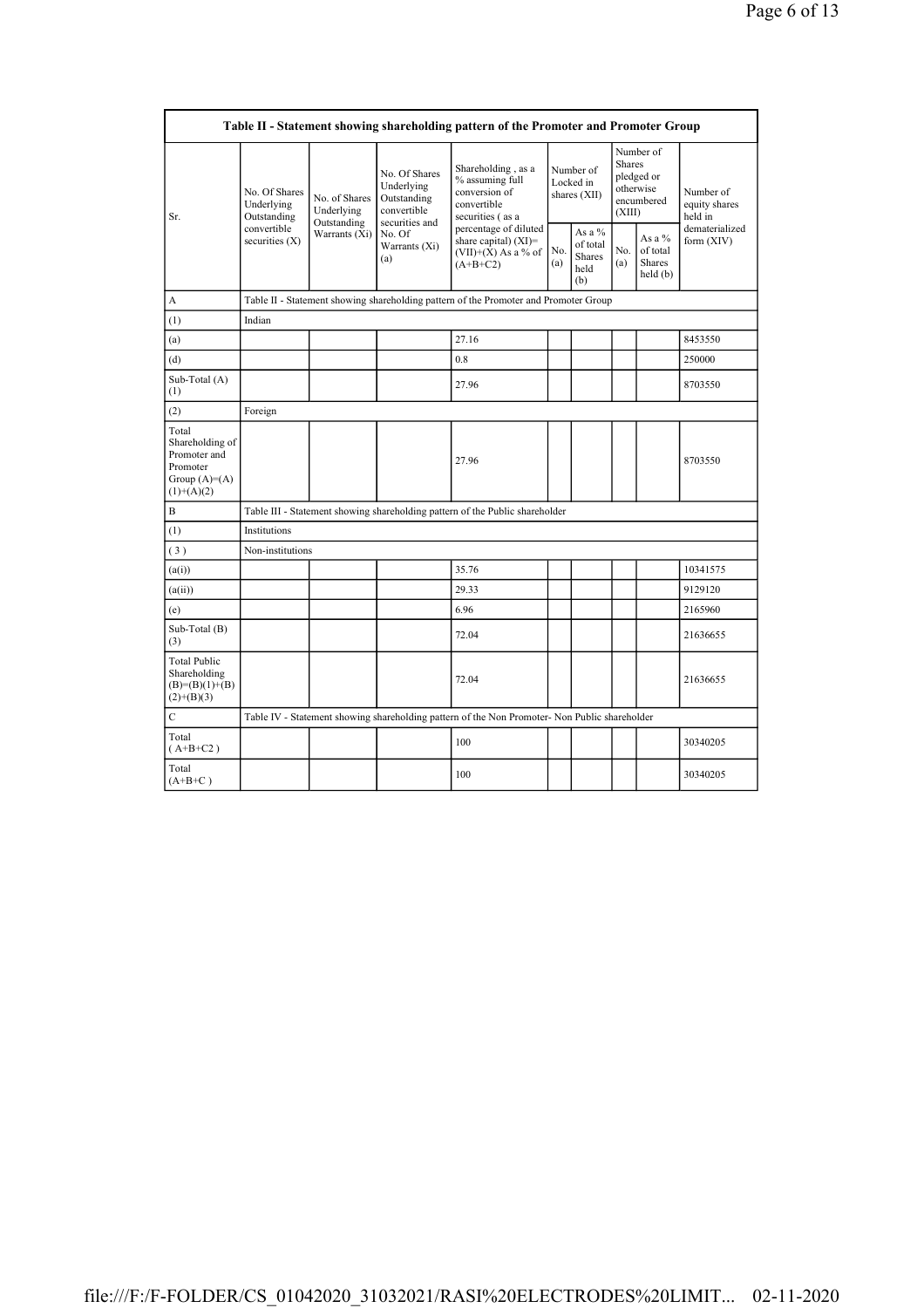|                                                                                                                                                                                              |                                                               |                           | Individuals/Hindu undivided Family |                      |                                        |                           |
|----------------------------------------------------------------------------------------------------------------------------------------------------------------------------------------------|---------------------------------------------------------------|---------------------------|------------------------------------|----------------------|----------------------------------------|---------------------------|
| Searial No.                                                                                                                                                                                  | $\mathbf{1}$                                                  | $\overline{c}$            | $\mathfrak{Z}$                     | $\overline{4}$       | 5                                      | 6                         |
| Name of the<br>Shareholders (I)                                                                                                                                                              | <b>B POPATLAL</b><br><b>KOTHARI</b>                           | P NITYA<br><b>KOTHARI</b> | P MANJULA<br>KOTHARI               | P KASHYAP<br>KOTHARI | POPATLAL<br>KOTHARI AND<br><b>SONS</b> | RUCHI N<br><b>KOTHARI</b> |
| PAN(II)                                                                                                                                                                                      | AAIPK7746D                                                    | AANPK2428F                | AAIPK7745A                         | AAOPK0675M           | AAAHP2895Q                             | AFIPJ0913Q                |
| No. of fully paid<br>up equity shares<br>held (IV)                                                                                                                                           | 4962030                                                       | 1061485                   | 882700                             | 1213065              | 218570                                 | 115700                    |
| No. Of Partly paid-<br>up equity shares<br>held (V)                                                                                                                                          |                                                               |                           |                                    |                      |                                        |                           |
| No. Of shares<br>underlying<br>Depository<br>Receipts (VI)                                                                                                                                   |                                                               |                           |                                    |                      |                                        |                           |
| Total nos. shares<br>held $(VII) = (IV) +$<br>$(V)$ + $(VI)$                                                                                                                                 | 4962030                                                       | 1061485                   | 882700                             | 1213065              | 218570                                 | 115700                    |
| Shareholding as a<br>% of total no. of<br>shares (calculated<br>as per SCRR,<br>1957) (VIII) As a<br>% of $(A+B+C2)$                                                                         | 15.94                                                         | 3.41                      | 2.84                               | 3.9                  | 0.7                                    | 0.37                      |
|                                                                                                                                                                                              | Number of Voting Rights held in each class of securities (IX) |                           |                                    |                      |                                        |                           |
| Class eg:X                                                                                                                                                                                   | 4962030                                                       | 1061485                   | 882700                             | 1213065              | 218570                                 | 115700                    |
| Class eg:y                                                                                                                                                                                   |                                                               |                           |                                    |                      |                                        |                           |
| Total                                                                                                                                                                                        | 4962030                                                       | 1061485                   | 882700                             | 1213065              | 218570                                 | 115700                    |
| Total as a % of<br><b>Total Voting rights</b>                                                                                                                                                | 15.94                                                         | 3.41                      | 2.84                               | 3.9                  | 0.7                                    | 0.37                      |
| No. Of Shares<br>Underlying<br>Outstanding<br>convertible<br>securities $(X)$                                                                                                                |                                                               |                           |                                    |                      |                                        |                           |
| No. of Shares<br>Underlying<br>Outstanding<br>Warrants (Xi)                                                                                                                                  |                                                               |                           |                                    |                      |                                        |                           |
| No. Of Shares<br>Underlying<br>Outstanding<br>convertible<br>securities and No.<br>Of Warrants (Xi)<br>(a)                                                                                   |                                                               |                           |                                    |                      |                                        |                           |
| Shareholding, as a<br>% assuming full<br>conversion of<br>convertible<br>securities (as a<br>percentage of<br>diluted share<br>capital) $(XI) = (VII)$<br>$+(Xi)(a)$ As a % of<br>$(A+B+C2)$ | 15.94                                                         | 3.41                      | 2.84                               | 3.9                  | 0.7                                    | 0.37                      |
| Number of Locked in shares (XII)                                                                                                                                                             |                                                               |                           |                                    |                      |                                        |                           |
| No. (a)<br>As a % of total<br>Shares held (b)                                                                                                                                                |                                                               |                           |                                    |                      |                                        |                           |
|                                                                                                                                                                                              | Number of Shares pledged or otherwise encumbered (XIII)       |                           |                                    |                      |                                        |                           |
| No. (a)                                                                                                                                                                                      |                                                               |                           |                                    |                      |                                        |                           |
| As a % of total<br>Shares held (b)                                                                                                                                                           |                                                               |                           |                                    |                      |                                        |                           |
| Number of equity<br>shares held in<br>dematerialized<br>form (XIV)                                                                                                                           | 4962030                                                       | 1061485                   | 882700                             | 1213065              | 218570                                 | 115700                    |
| Reason for not providing PAN                                                                                                                                                                 |                                                               |                           |                                    |                      |                                        |                           |
| Reason for not<br>providing PAN                                                                                                                                                              |                                                               |                           |                                    |                      |                                        |                           |
| Shareholder type                                                                                                                                                                             | Promoter                                                      | Promoter                  | Promoter                           | Promoter             | Promoter                               | Promoter                  |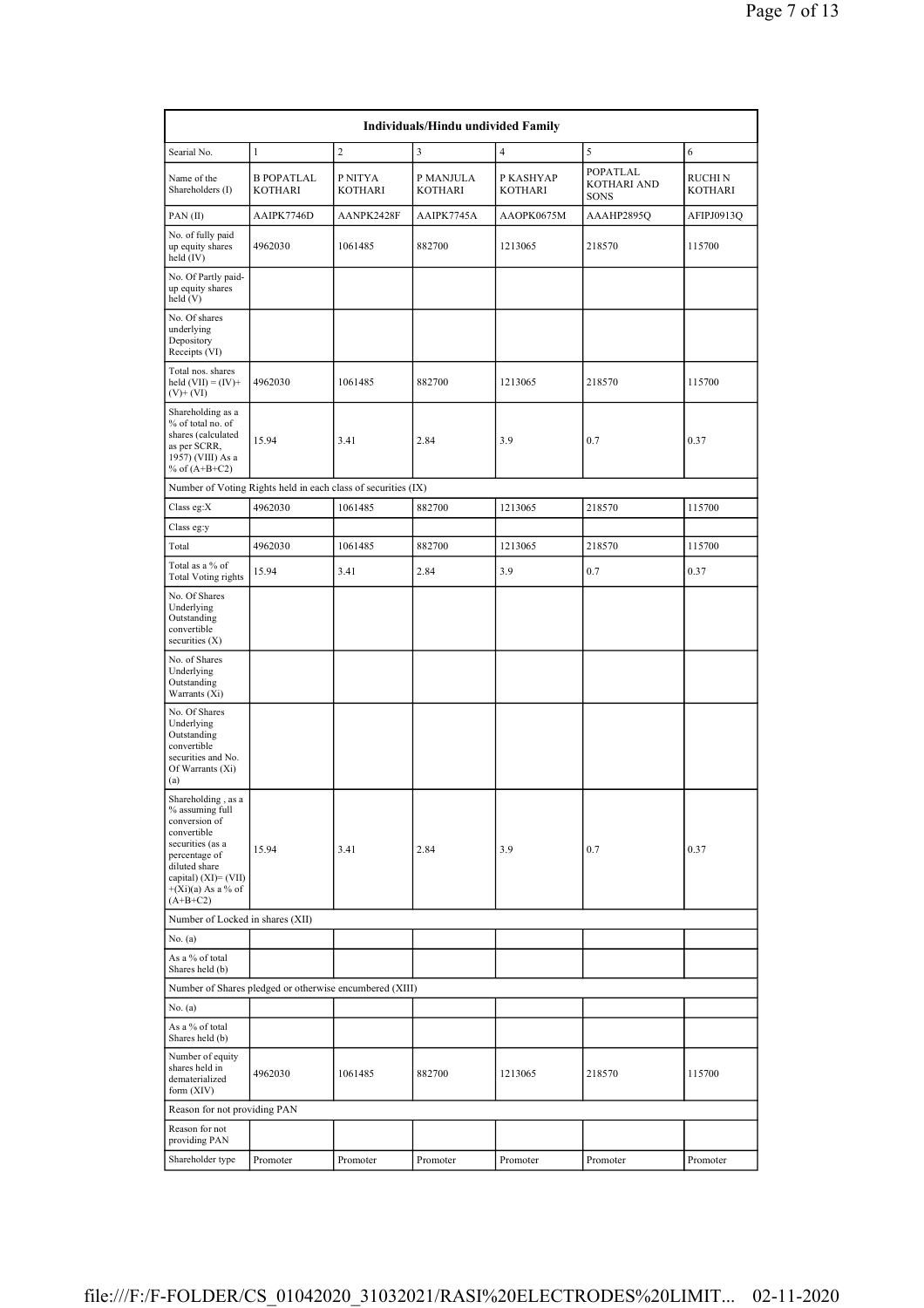| Individuals/Hindu undivided Family                                                                                                                                                           |                                                               |  |  |  |  |  |  |  |
|----------------------------------------------------------------------------------------------------------------------------------------------------------------------------------------------|---------------------------------------------------------------|--|--|--|--|--|--|--|
| Searial No.                                                                                                                                                                                  |                                                               |  |  |  |  |  |  |  |
| Name of the<br>Shareholders (I)                                                                                                                                                              | Click here to go back                                         |  |  |  |  |  |  |  |
| PAN(II)                                                                                                                                                                                      | Total                                                         |  |  |  |  |  |  |  |
| No. of fully paid<br>up equity shares<br>held $(IV)$                                                                                                                                         | 8453550                                                       |  |  |  |  |  |  |  |
| No. Of Partly paid-<br>up equity shares<br>held(V)                                                                                                                                           |                                                               |  |  |  |  |  |  |  |
| No. Of shares<br>underlying<br>Depository<br>Receipts (VI)                                                                                                                                   |                                                               |  |  |  |  |  |  |  |
| Total nos. shares<br>held $(VII) = (IV) +$<br>$(V)+(VI)$                                                                                                                                     | 8453550                                                       |  |  |  |  |  |  |  |
| Shareholding as a<br>% of total no. of<br>shares (calculated<br>as per SCRR,<br>1957) (VIII) As a<br>% of $(A+B+C2)$                                                                         | 27.16                                                         |  |  |  |  |  |  |  |
|                                                                                                                                                                                              | Number of Voting Rights held in each class of securities (IX) |  |  |  |  |  |  |  |
| Class eg:X                                                                                                                                                                                   | 8453550                                                       |  |  |  |  |  |  |  |
| Class eg:y                                                                                                                                                                                   |                                                               |  |  |  |  |  |  |  |
| Total                                                                                                                                                                                        | 8453550                                                       |  |  |  |  |  |  |  |
| Total as a % of<br><b>Total Voting rights</b>                                                                                                                                                | 27.16                                                         |  |  |  |  |  |  |  |
| No. Of Shares<br>Underlying<br>Outstanding<br>convertible<br>securities $(X)$                                                                                                                |                                                               |  |  |  |  |  |  |  |
| No. of Shares<br>Underlying<br>Outstanding<br>Warrants (Xi)                                                                                                                                  |                                                               |  |  |  |  |  |  |  |
| No. Of Shares<br>Underlying<br>Outstanding<br>convertible<br>securities and No.<br>Of Warrants (Xi)<br>(a)                                                                                   |                                                               |  |  |  |  |  |  |  |
| Shareholding, as a<br>% assuming full<br>conversion of<br>convertible<br>securities (as a<br>percentage of<br>diluted share<br>capital) $(XI) = (VII)$<br>$+(Xi)(a)$ As a % of<br>$(A+B+C2)$ | 27.16                                                         |  |  |  |  |  |  |  |
| Number of Locked in shares (XII)                                                                                                                                                             |                                                               |  |  |  |  |  |  |  |
| No. (a)<br>As a % of total<br>Shares held (b)                                                                                                                                                |                                                               |  |  |  |  |  |  |  |
|                                                                                                                                                                                              | Number of Shares pledged or otherwise encumbered (XIII)       |  |  |  |  |  |  |  |
| No. $(a)$                                                                                                                                                                                    |                                                               |  |  |  |  |  |  |  |
| As a % of total<br>Shares held (b)                                                                                                                                                           |                                                               |  |  |  |  |  |  |  |
| Number of equity<br>shares held in<br>dematerialized<br>form (XIV)                                                                                                                           | 8453550                                                       |  |  |  |  |  |  |  |
| Reason for not providing PAN                                                                                                                                                                 |                                                               |  |  |  |  |  |  |  |
| Reason for not<br>providing PAN                                                                                                                                                              |                                                               |  |  |  |  |  |  |  |
| Shareholder type                                                                                                                                                                             |                                                               |  |  |  |  |  |  |  |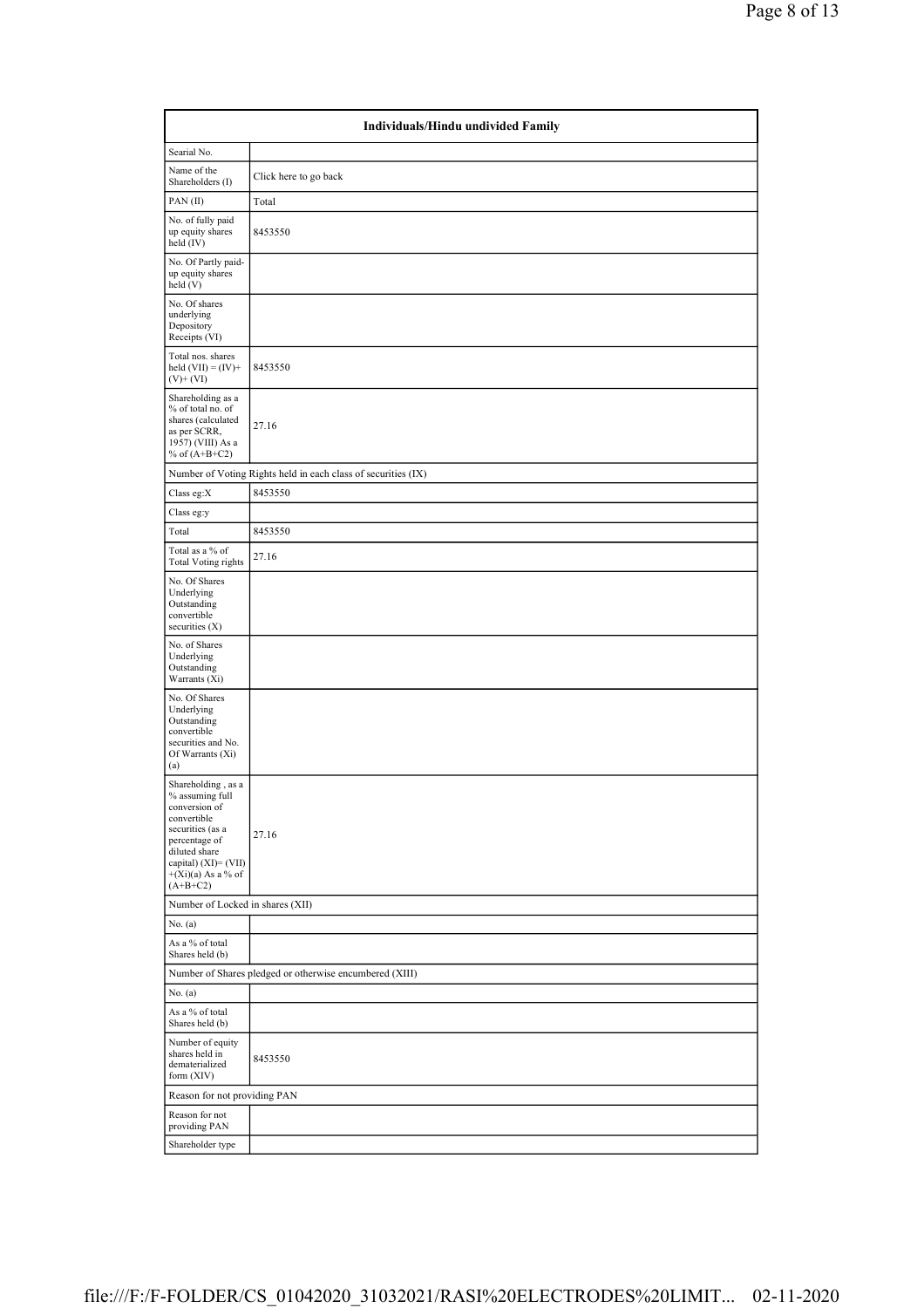| Any Other (specify)                                                                                                                                                                      |                                                               |                       |  |  |  |  |  |  |  |
|------------------------------------------------------------------------------------------------------------------------------------------------------------------------------------------|---------------------------------------------------------------|-----------------------|--|--|--|--|--|--|--|
| Searial No.                                                                                                                                                                              | $\mathbf{1}$                                                  |                       |  |  |  |  |  |  |  |
| Category                                                                                                                                                                                 | <b>Bodies Corporate</b>                                       | Click here to go back |  |  |  |  |  |  |  |
| Name of the<br>Shareholders (I)                                                                                                                                                          | <b>BPK DEVELOPERS PLTD</b>                                    |                       |  |  |  |  |  |  |  |
| PAN(II)                                                                                                                                                                                  | AAHFB9968P                                                    | Total                 |  |  |  |  |  |  |  |
| No. of the<br>Shareholders (I)                                                                                                                                                           | 1                                                             | 1                     |  |  |  |  |  |  |  |
| No. of fully paid<br>up equity shares<br>held (IV)                                                                                                                                       | 250000                                                        | 250000                |  |  |  |  |  |  |  |
| No. Of Partly paid-<br>up equity shares<br>held (V)                                                                                                                                      |                                                               |                       |  |  |  |  |  |  |  |
| No. Of shares<br>underlying<br>Depository<br>Receipts (VI)                                                                                                                               |                                                               |                       |  |  |  |  |  |  |  |
| Total nos. shares<br>held $(VII) = (IV) +$<br>$(V)+(VI)$                                                                                                                                 | 250000                                                        | 250000                |  |  |  |  |  |  |  |
| Shareholding as a<br>% of total no. of<br>shares (calculated<br>as per SCRR,<br>1957) (VIII) As a<br>% of $(A+B+C2)$                                                                     | 0.8                                                           | 0.8                   |  |  |  |  |  |  |  |
|                                                                                                                                                                                          | Number of Voting Rights held in each class of securities (IX) |                       |  |  |  |  |  |  |  |
| Class eg: X                                                                                                                                                                              | 250000                                                        | 250000                |  |  |  |  |  |  |  |
| Class eg:y                                                                                                                                                                               |                                                               |                       |  |  |  |  |  |  |  |
| Total                                                                                                                                                                                    | 250000                                                        | 250000                |  |  |  |  |  |  |  |
| Total as a $\%$ of<br><b>Total Voting rights</b>                                                                                                                                         | 0.8                                                           | 0.8                   |  |  |  |  |  |  |  |
| No. Of Shares<br>Underlying<br>Outstanding<br>convertible<br>securities $(X)$                                                                                                            |                                                               |                       |  |  |  |  |  |  |  |
| No. of Shares<br>Underlying<br>Outstanding<br>Warrants $(X_i)$                                                                                                                           |                                                               |                       |  |  |  |  |  |  |  |
| No. Of Shares<br>Underlying<br>Outstanding<br>convertible<br>securities and No.<br>Of Warrants (Xi)<br>(a)                                                                               |                                                               |                       |  |  |  |  |  |  |  |
| Shareholding, as a<br>% assuming full<br>conversion of<br>convertible<br>securities (as a<br>percentage of<br>diluted share<br>capital) $(XI) = (VII)$<br>$+(X)$ As a % of<br>$(A+B+C2)$ | 0.8                                                           | 0.8                   |  |  |  |  |  |  |  |
| Number of Locked in shares (XII)                                                                                                                                                         |                                                               |                       |  |  |  |  |  |  |  |
| No. (a)                                                                                                                                                                                  |                                                               |                       |  |  |  |  |  |  |  |
| As a % of total<br>Shares held (b)                                                                                                                                                       |                                                               |                       |  |  |  |  |  |  |  |
|                                                                                                                                                                                          | Number of Shares pledged or otherwise encumbered (XIII)       |                       |  |  |  |  |  |  |  |
| No. (a)<br>As a % of total<br>Shares held (b)                                                                                                                                            |                                                               |                       |  |  |  |  |  |  |  |
| Number of equity<br>shares held in<br>dematerialized<br>form (XIV)                                                                                                                       | 250000                                                        | 250000                |  |  |  |  |  |  |  |
| Reason for not providing PAN                                                                                                                                                             |                                                               |                       |  |  |  |  |  |  |  |
| Reason for not<br>providing PAN                                                                                                                                                          |                                                               |                       |  |  |  |  |  |  |  |
| Shareholder type                                                                                                                                                                         | Promoter Group                                                |                       |  |  |  |  |  |  |  |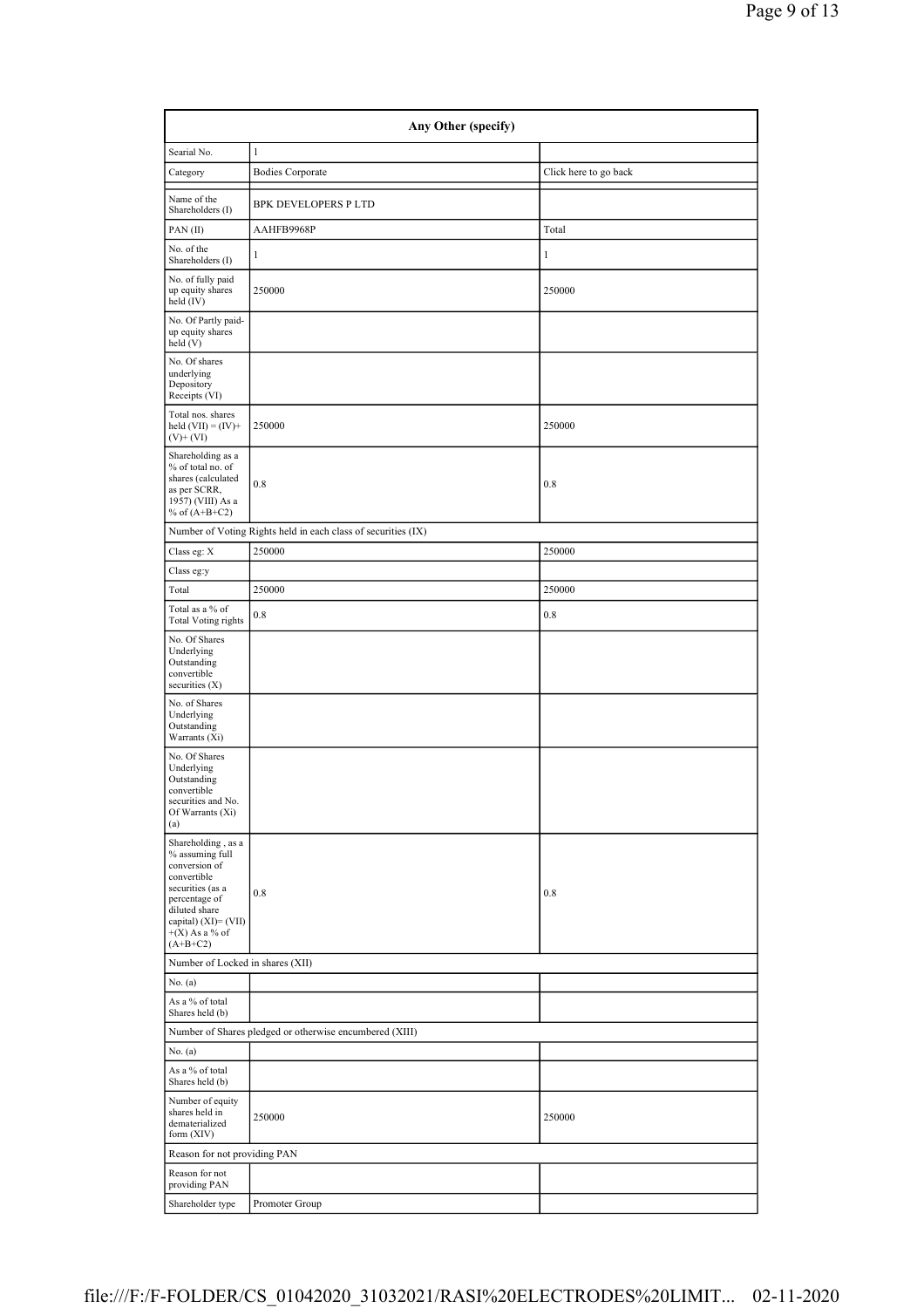|                                                                                                                                                                                          | Individuals - ii. Individual shareholders holding nominal share capital in excess of Rs. 2 lakhs. |                                         |                             |                                  |                           |                     |
|------------------------------------------------------------------------------------------------------------------------------------------------------------------------------------------|---------------------------------------------------------------------------------------------------|-----------------------------------------|-----------------------------|----------------------------------|---------------------------|---------------------|
| Searial No.                                                                                                                                                                              | $\mathbf{1}$                                                                                      | $\overline{c}$                          | 3                           | $\overline{4}$                   | $\sqrt{5}$                | 6                   |
| Name of the<br>Shareholders (I)                                                                                                                                                          | CHANDRAKALA<br>KOTHARI                                                                            | <b>UTTAM</b><br><b>KUAMR</b><br>KOTHARI | <b>B RANJEET</b><br>KOTHARI | <b>JALPA HITESH</b><br>DHARAMSHI | PANKAJ<br><b>KOTHARIT</b> | SWETHA P<br>KOTHARI |
| PAN(II)                                                                                                                                                                                  | AAEPC5084C                                                                                        | AAFPK4604H                              | AAKPK6088N                  | AGKPD4461A                       | AITPP5447M                | AUWPK3147Q          |
| No. of fully paid<br>up equity shares<br>held $(IV)$                                                                                                                                     | 992445                                                                                            | 650540                                  | 990000                      | 616547                           | 478088                    | 378413              |
| No. Of Partly paid-<br>up equity shares<br>held (V)                                                                                                                                      |                                                                                                   |                                         |                             |                                  |                           |                     |
| No. Of shares<br>underlying<br>Depository<br>Receipts (VI)                                                                                                                               |                                                                                                   |                                         |                             |                                  |                           |                     |
| Total nos. shares<br>held $(VII) = (IV) +$<br>$(V)$ + $(VI)$                                                                                                                             | 992445                                                                                            | 650540                                  | 990000                      | 616547                           | 478088                    | 378413              |
| Shareholding as a<br>% of total no. of<br>shares (calculated<br>as per SCRR,<br>1957) (VIII) As a<br>% of $(A+B+C2)$                                                                     | 3.19                                                                                              | 2.09                                    | 3.18                        | 1.98                             | 1.54                      | 1.22                |
|                                                                                                                                                                                          | Number of Voting Rights held in each class of securities (IX)                                     |                                         |                             |                                  |                           |                     |
| Class eg: X                                                                                                                                                                              | 992445                                                                                            | 650540                                  | 990000                      | 616547                           | 478088                    | 378413              |
| Class eg:y                                                                                                                                                                               |                                                                                                   |                                         |                             |                                  |                           |                     |
| Total                                                                                                                                                                                    | 992445                                                                                            | 650540                                  | 990000                      | 616547                           | 478088                    | 378413              |
| Total as a % of<br><b>Total Voting rights</b>                                                                                                                                            | 3.19                                                                                              | 2.09                                    | 3.18                        | 1.98                             | 1.54                      | 1.22                |
| No. Of Shares<br>Underlying<br>Outstanding<br>convertible<br>securities $(X)$                                                                                                            |                                                                                                   |                                         |                             |                                  |                           |                     |
| No. of Shares<br>Underlying<br>Outstanding<br>Warrants (Xi)                                                                                                                              |                                                                                                   |                                         |                             |                                  |                           |                     |
| No. Of Shares<br>Underlying<br>Outstanding<br>convertible<br>securities and No.<br>Of Warrants (Xi)<br>(a)                                                                               |                                                                                                   |                                         |                             |                                  |                           |                     |
| Shareholding, as a<br>% assuming full<br>conversion of<br>convertible<br>securities (as a<br>percentage of<br>diluted share<br>capital) $(XI) = (VII)$<br>$+(X)$ As a % of<br>$(A+B+C2)$ | 3.19                                                                                              | 2.09                                    | 3.18                        | 1.98                             | 1.54                      | 1.22                |
| Number of Locked in shares (XII)                                                                                                                                                         |                                                                                                   |                                         |                             |                                  |                           |                     |
| No. (a)                                                                                                                                                                                  |                                                                                                   |                                         |                             |                                  |                           |                     |
| As a % of total<br>Shares held (b)                                                                                                                                                       |                                                                                                   |                                         |                             |                                  |                           |                     |
| Number of equity<br>shares held in<br>dematerialized<br>form $(XIV)$                                                                                                                     | 992445                                                                                            | 650540                                  | 990000                      | 616547                           | 478088                    | 378413              |
| Reason for not providing PAN                                                                                                                                                             |                                                                                                   |                                         |                             |                                  |                           |                     |
| Reason for not<br>providing PAN                                                                                                                                                          |                                                                                                   |                                         |                             |                                  |                           |                     |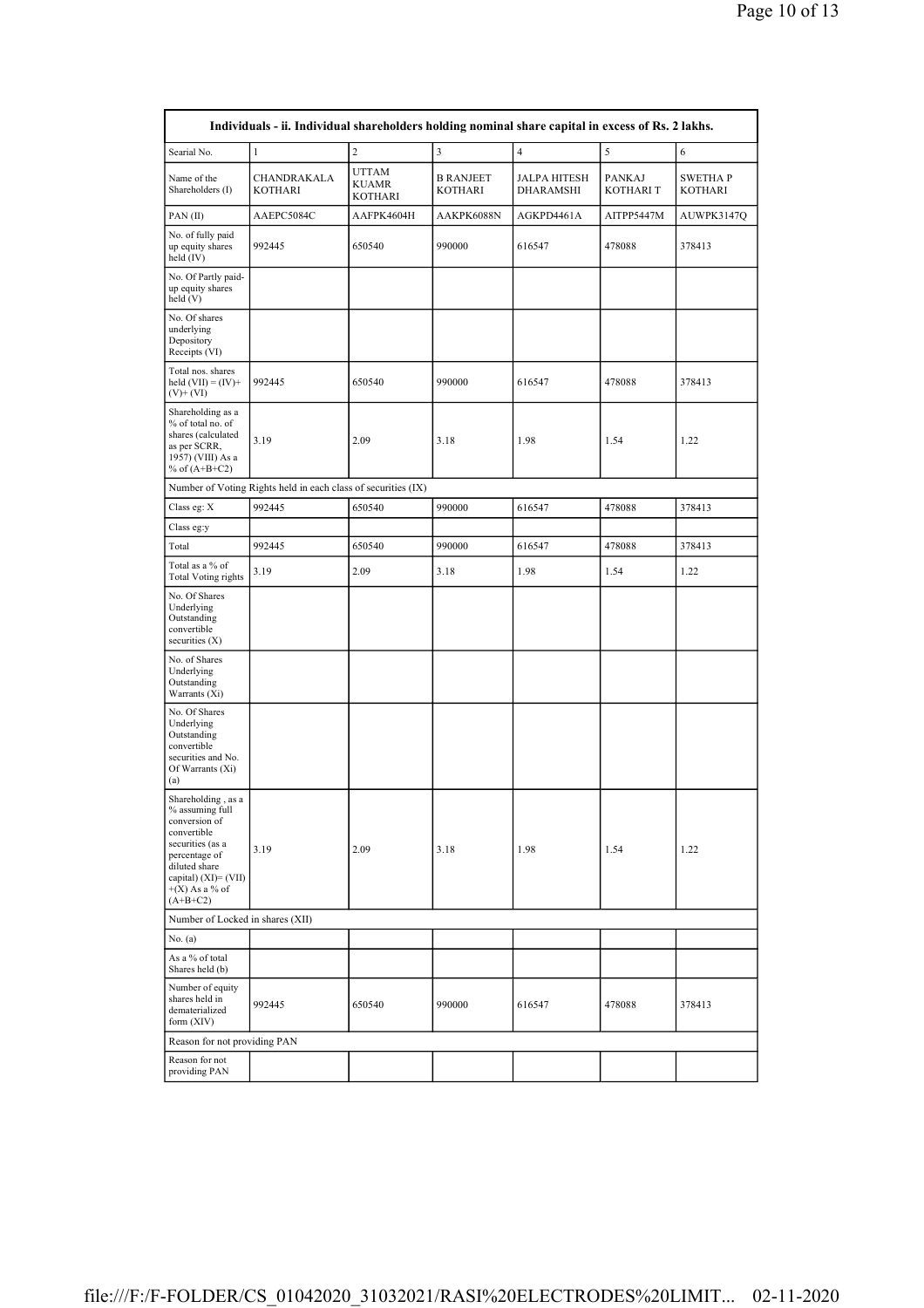|                                                                                                                                                                                          | Individuals - ii. Individual shareholders holding nominal share capital in excess of Rs. 2 lakhs. |
|------------------------------------------------------------------------------------------------------------------------------------------------------------------------------------------|---------------------------------------------------------------------------------------------------|
| Searial No.                                                                                                                                                                              |                                                                                                   |
| Name of the<br>Shareholders (I)                                                                                                                                                          | Click here to go back                                                                             |
| PAN(II)                                                                                                                                                                                  | Total                                                                                             |
| No. of fully paid<br>up equity shares<br>held (IV)                                                                                                                                       | 4106033                                                                                           |
| No. Of Partly paid-<br>up equity shares<br>held (V)                                                                                                                                      |                                                                                                   |
| No. Of shares<br>underlying<br>Depository<br>Receipts (VI)                                                                                                                               |                                                                                                   |
| Total nos. shares<br>held $(VII) = (IV) +$<br>$(V)+(VI)$                                                                                                                                 | 4106033                                                                                           |
| Shareholding as a<br>% of total no. of<br>shares (calculated<br>as per SCRR,<br>1957) (VIII) As a<br>% of $(A+B+C2)$                                                                     | 13.19                                                                                             |
|                                                                                                                                                                                          | Number of Voting Rights held in each class of securities (IX)                                     |
| Class eg: X                                                                                                                                                                              | 4106033                                                                                           |
| Class eg:y                                                                                                                                                                               |                                                                                                   |
| Total                                                                                                                                                                                    | 4106033                                                                                           |
| Total as a % of<br><b>Total Voting rights</b>                                                                                                                                            | 13.19                                                                                             |
| No. Of Shares<br>Underlying<br>Outstanding<br>convertible<br>securities $(X)$                                                                                                            |                                                                                                   |
| No. of Shares<br>Underlying<br>Outstanding<br>Warrants (Xi)                                                                                                                              |                                                                                                   |
| No. Of Shares<br>Underlying<br>Outstanding<br>convertible<br>securities and No.<br>Of Warrants (Xi)<br>(a)                                                                               |                                                                                                   |
| Shareholding, as a<br>% assuming full<br>conversion of<br>convertible<br>securities (as a<br>percentage of<br>diluted share<br>capital) $(XI) = (VII)$<br>$+(X)$ As a % of<br>$(A+B+C2)$ | 13.19                                                                                             |
| Number of Locked in shares (XII)                                                                                                                                                         |                                                                                                   |
| No. (a)                                                                                                                                                                                  |                                                                                                   |
| As a % of total<br>Shares held (b)                                                                                                                                                       |                                                                                                   |
| Number of equity<br>shares held in<br>dematerialized<br>form (XIV)                                                                                                                       | 4106033                                                                                           |
| Reason for not providing PAN                                                                                                                                                             |                                                                                                   |
| Reason for not<br>providing PAN                                                                                                                                                          |                                                                                                   |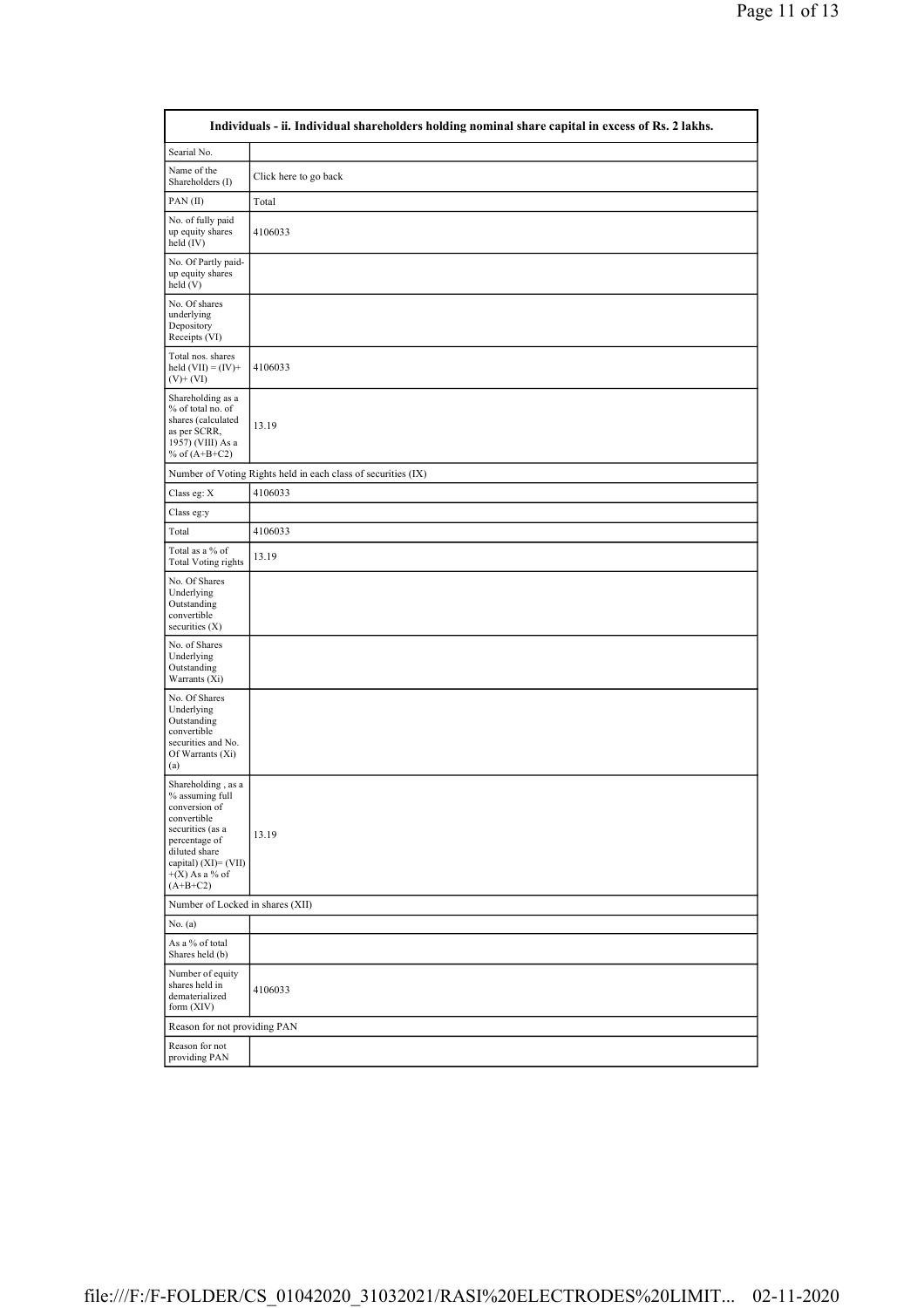| Any Other (specify)                                                                                                                                                                      |                                                               |                            |                     |                |                              |                          |  |  |  |  |
|------------------------------------------------------------------------------------------------------------------------------------------------------------------------------------------|---------------------------------------------------------------|----------------------------|---------------------|----------------|------------------------------|--------------------------|--|--|--|--|
| Searial No.                                                                                                                                                                              | $\mathbf{1}$                                                  | $\overline{c}$             | 3                   | $\overline{4}$ | 5                            |                          |  |  |  |  |
| Category                                                                                                                                                                                 | <b>Bodies Corporate</b>                                       | <b>Bodies</b><br>Corporate | Clearing<br>Members | <b>HUF</b>     | Non-Resident Indian<br>(NRI) |                          |  |  |  |  |
| Category / More<br>than 1 percentage                                                                                                                                                     | More than 1 percentage of<br>shareholding                     | Category                   | Category            | Category       | Category                     |                          |  |  |  |  |
| Name of the<br>Shareholders (I)                                                                                                                                                          | AADRIK DISTRIBUTORS<br>PVT. LTD                               |                            |                     |                |                              | Click here to go<br>back |  |  |  |  |
| PAN(II)                                                                                                                                                                                  | AAECA6320J                                                    |                            |                     |                |                              | Total                    |  |  |  |  |
| No. of the<br>Shareholders (I)                                                                                                                                                           | 1                                                             | 33                         | 6                   | 137            | 38                           | 214                      |  |  |  |  |
| No. of fully paid<br>up equity shares<br>held (IV)                                                                                                                                       | 449965                                                        | 872045                     | 4498                | 902334         | 387083                       | 2165960                  |  |  |  |  |
| No. Of Partly paid-<br>up equity shares<br>held(V)                                                                                                                                       |                                                               |                            |                     |                |                              |                          |  |  |  |  |
| No. Of shares<br>underlying<br>Depository<br>Receipts (VI)                                                                                                                               |                                                               |                            |                     |                |                              |                          |  |  |  |  |
| Total nos. shares<br>held $(VII) = (IV) +$<br>$(V)+(VI)$                                                                                                                                 | 449965                                                        | 872045                     | 4498                | 902334         | 387083                       | 2165960                  |  |  |  |  |
| Shareholding as a<br>% of total no. of<br>shares (calculated<br>as per SCRR,<br>1957) (VIII) As a<br>% of $(A+B+C2)$                                                                     | 1.45                                                          | 2.8                        | 0.01                | 2.9            | 1.24                         | 6.95                     |  |  |  |  |
|                                                                                                                                                                                          | Number of Voting Rights held in each class of securities (IX) |                            |                     |                |                              |                          |  |  |  |  |
| Class eg: X                                                                                                                                                                              | 449965                                                        | 872045                     | 4498                | 902334         | 387083                       | 2165960                  |  |  |  |  |
| Class eg:y                                                                                                                                                                               |                                                               |                            |                     |                |                              |                          |  |  |  |  |
| Total                                                                                                                                                                                    | 449965                                                        | 872045                     | 4498                | 902334         | 387083                       | 2165960                  |  |  |  |  |
| Total as a % of<br><b>Total Voting rights</b>                                                                                                                                            | 1.45                                                          | 2.8                        | 0.01                | 2.9            | 1.24                         | 6.95                     |  |  |  |  |
| No. Of Shares<br>Underlying<br>Outstanding<br>convertible<br>securities $(X)$                                                                                                            |                                                               |                            |                     |                |                              |                          |  |  |  |  |
| No. of Shares<br>Underlying<br>Outstanding<br>Warrants (Xi)                                                                                                                              |                                                               |                            |                     |                |                              |                          |  |  |  |  |
| No. Of Shares<br>Underlying<br>Outstanding<br>convertible<br>securities and No.<br>Of Warrants (Xi)<br>(a)                                                                               |                                                               |                            |                     |                |                              |                          |  |  |  |  |
| Shareholding, as a<br>% assuming full<br>conversion of<br>convertible<br>securities (as a<br>percentage of<br>diluted share<br>capital) $(XI) = (VII)$<br>$+(X)$ As a % of<br>$(A+B+C2)$ | 1.45                                                          | 2.8                        | 0.01                | 2.9            | 1.24                         | 6.95                     |  |  |  |  |
| Number of Locked in shares (XII)                                                                                                                                                         |                                                               |                            |                     |                |                              |                          |  |  |  |  |
| No. (a)                                                                                                                                                                                  |                                                               |                            |                     |                |                              |                          |  |  |  |  |
| As a % of total<br>Shares held (b)                                                                                                                                                       |                                                               |                            |                     |                |                              |                          |  |  |  |  |
| Number of equity<br>shares held in<br>dematerialized<br>form $(XIV)$                                                                                                                     | 449965                                                        | 872045                     | 4498                | 902334         | 387083                       | 2165960                  |  |  |  |  |
| Reason for not providing PAN                                                                                                                                                             |                                                               |                            |                     |                |                              |                          |  |  |  |  |
| Reason for not<br>providing PAN                                                                                                                                                          |                                                               |                            |                     |                |                              |                          |  |  |  |  |